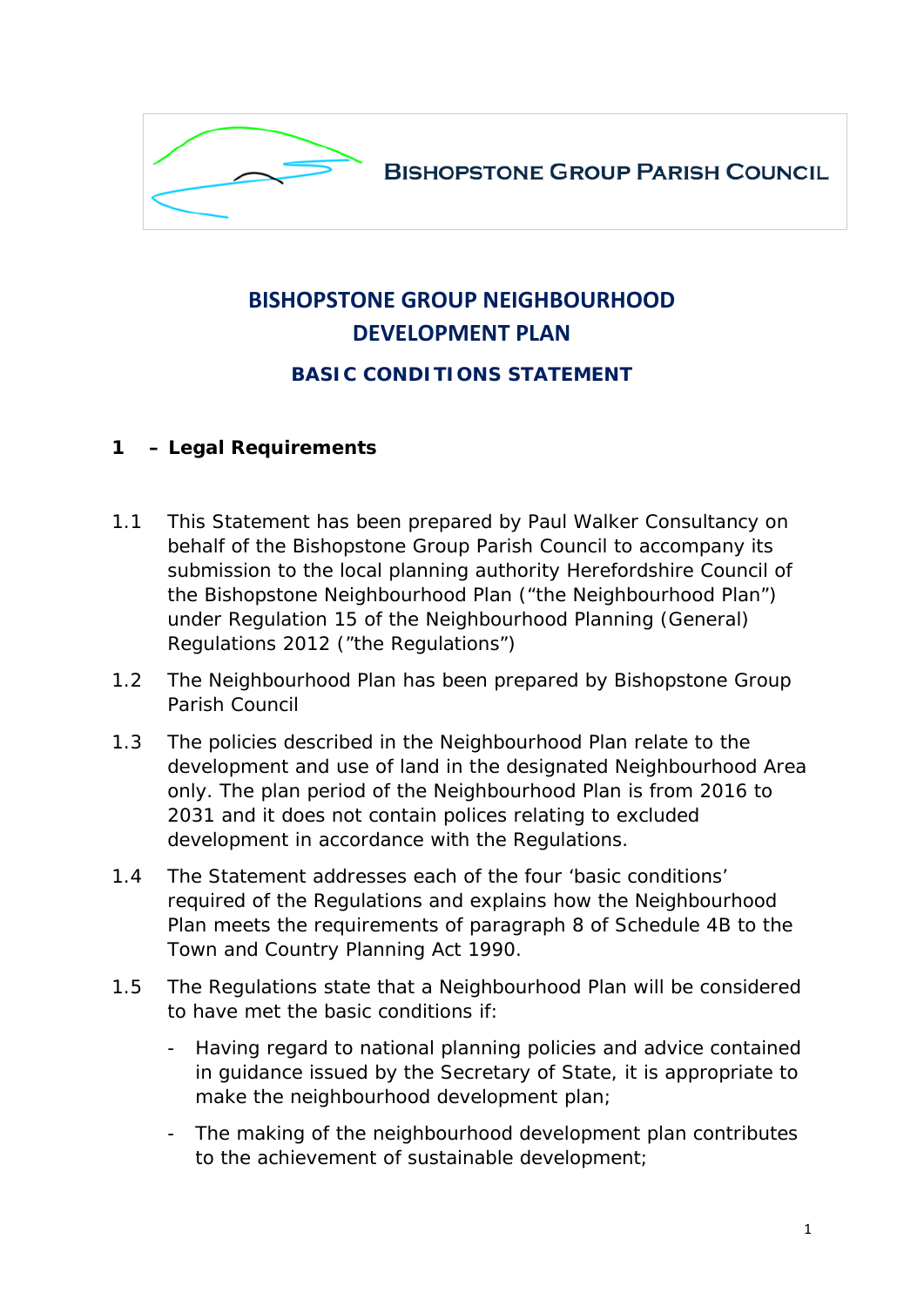- development plan for the area of the authority (or any part of - The making of the neighbourhood development plan is in general conformity with the strategic polices contained in the that area);
- The making of the neighbourhood development plan does not breach, and is compatible with EU obligations.

## **2 – Introduction and Background**

- 2.1 The Bishopstone Group Parish has undertaken a Neighbourhood Development Plan. The group Parish comprises of the parishes of Bishopstone, Bridge Sollars, Byford, Kenchester and Mansell Gamage. The group parish of Bishopstone lies approximately 6 miles to the west of Hereford. There is no shop, doctor's surgery, school, post office, public house or petrol station and there is a limited bus service between Eardisley and Hereford. A small community centre was opened in 2011 in part of Bridge Sollars church.
- 2.2 The Basic Condition Statement was introduced at the time of Regulation 16 when the draft NDP was produced
- 2.3 The Neighbourhood Development Plan has been publically examined by the Government Inspector Rosemary Kidd and the Basic Condition Statement has been modified in 2019 following her recommendations
- 2.4 The Parish Council applying for a designated neighbourhood area on 17<sup>th</sup> January 2013. A regulation 14 draft plan was submitted on 29<sup>th</sup> September 2016 with ongoing discussions with the Council and other statutory bodies.
- 2.5 In 2013 the parish council organised an Open Evening for residents to discuss the NDP and identify the issues concerning residents and what they wanted to see included within the Plan. The steering group prepared a questionnaire using this information and all residents were notified with this document. An 86% response rate was achieved and their responses were analysed and a further Drop in Open Day followed together with the responses publicised on the parish website and in local venues.
- 2.6 The steering group drew up Draft Polices based on these results and on the policies of the Herefordshire Core Strategy with a copy of the Plan delivered to all households. Further consultation was again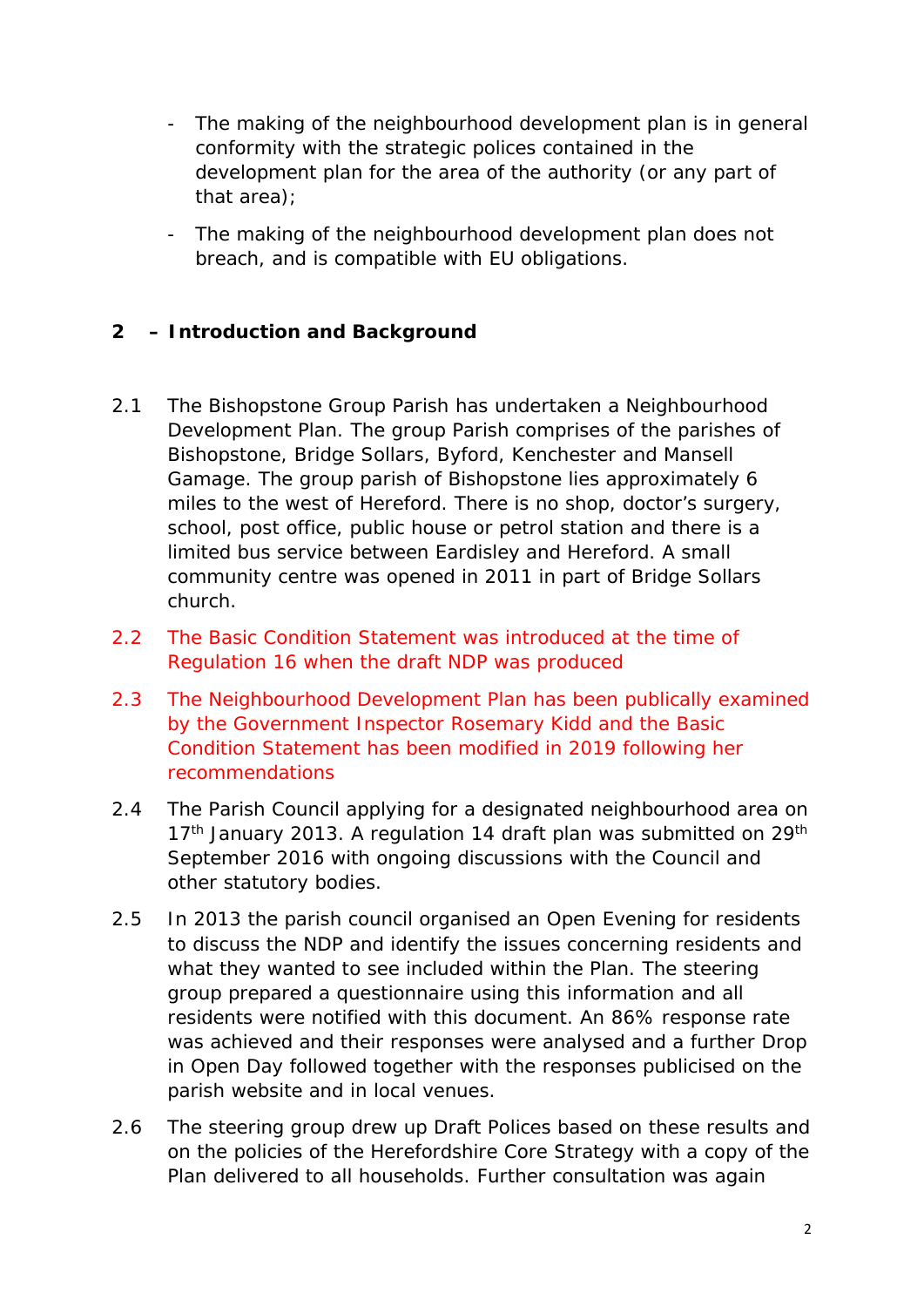carried out by means of a Drop In and publicity on the parish website and at local venues.

- 2.7 The draft NDP includes 4 objectives BO1, BO2, B03 and BO4 and it is intended that these objectives will be delivered by 9 criteria based planning policies with one site identified for potential development with settlement boundaries also proposed to control any new development.
- 2.8 The environmental appraisal of the NDP has been undertaken in line with the Environmental Assessment of Plan Programmes Regulations 2004 and a report prepared by Herefordshire Council was issued in February 2018. This was supported with a Habitats Regulation Assessment issued by the Council in February 2018.

## **3 - Conformity with National Planning Policy**

- 3.1 The Neighbourhood Plan has been prepared with regard to national policies as set out in the National Planning Policy Framework (NPPF) of April 2012. It is also mindful of the National Planning Practice Guidance (NPPG) published by the Government in April 2014 in respect of formulating neighbourhood plans.
- 3.2 Specifically Para 16 together with Paragraphs 183 to 185 of the NPPF have been identified as the specific government policies towards the preparation of Neighbourhood Plans. These seek to provide policies for the presumption of sustainable development with clear policies that will guide how the presumption should be applied locally. The Neighbourhood Plan sets out planning policies to determine planning applications and enables the "tool" for local people to get the right types of development for their community.
- table are those considered the most relevant to each policy but are 3.3 Set out in Table 1 below is a brief summary of how each policy conforms to the NPPF. The particular paragraphs referred to in the not intended to be an exhaustive list of all relevant paragraphs.

| Policy H1 | <b>Housing in Bishopstone</b>                                                          | <b>NPPF Para</b>  |
|-----------|----------------------------------------------------------------------------------------|-------------------|
| $1 + 2$   | provides strategic needs<br>and reuse of buildings to<br>support sustainable<br>growth | $\vert$ 16 and 28 |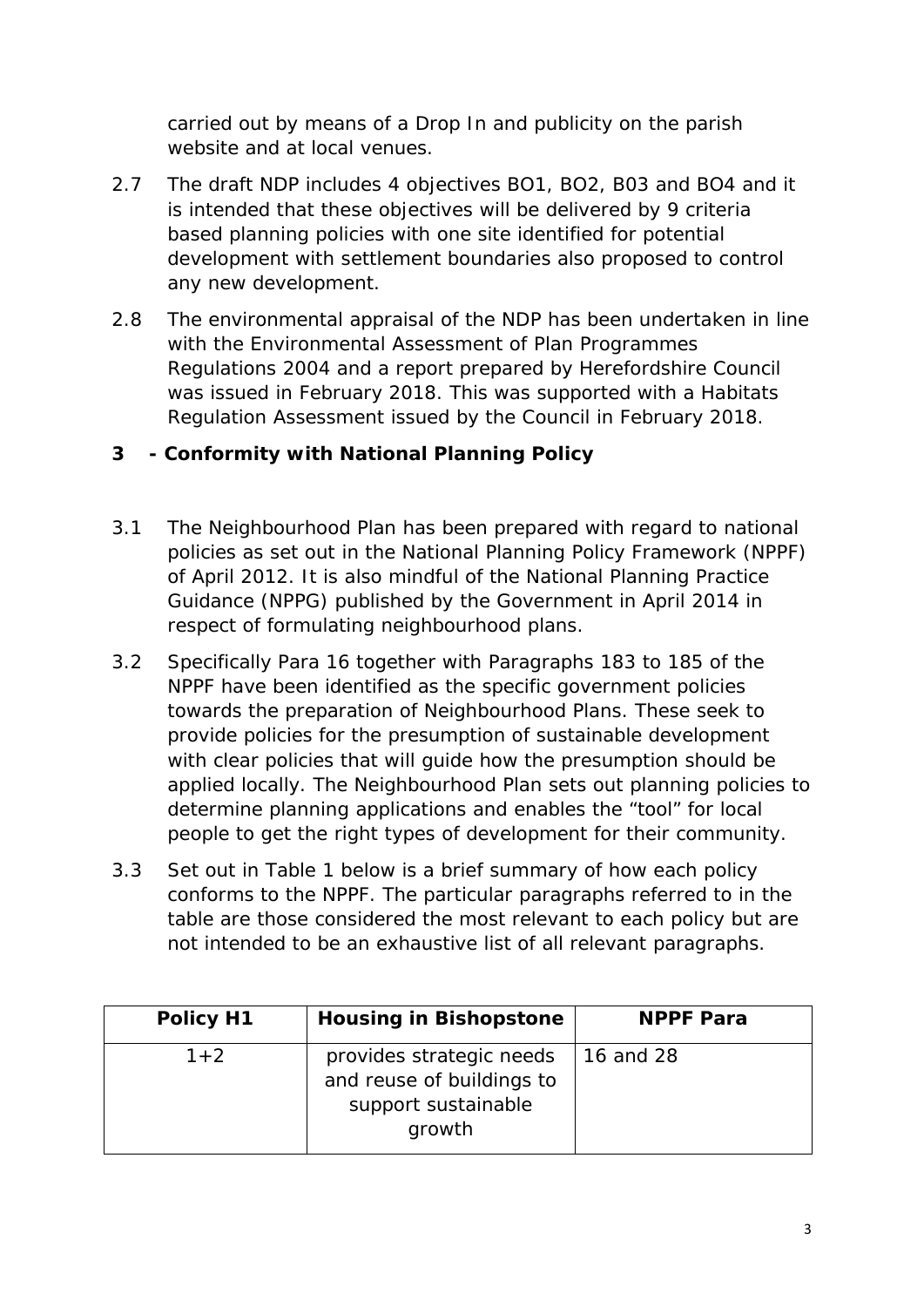| 3 | provide mix of housing<br>and affordable housing<br>incorporating community<br>village green/play area | 47,50,54,57,58 and 69 |
|---|--------------------------------------------------------------------------------------------------------|-----------------------|
| 4 | conversion of redundant<br>buildings and reuse of<br>listed buildings                                  | 28 and 55             |
| 5 | building developments of<br>singe dwellings and<br>defined village limits                              | 50 and 55             |
| 6 | outside development<br>limits                                                                          | 55                    |

| <b>Policy H2</b> | <b>Housing in Byford</b>                                        | <b>NPPF Para</b> |
|------------------|-----------------------------------------------------------------|------------------|
| $1 + 2$          | Defines development<br>limits and proposals for<br>infill sites | 28,50,54 and 111 |
| 3                | conversion of rural<br>buildings                                | 28 and 55        |
| 4                | outside development<br>limits                                   | 55               |

| <b>Policy H3</b> | <b>Housing in Bridge</b><br>Sollars, Kenchester and<br><b>Mansell Gamage</b> | <b>NPPF Para</b> |
|------------------|------------------------------------------------------------------------------|------------------|
|                  | Rural exceptions provision                                                   | 55               |

| <b>Policy G1</b> | Housing and<br><b>Development</b><br><b>Sites and Design</b> | <b>NPPF Para</b> |
|------------------|--------------------------------------------------------------|------------------|
|                  | Defining volume of<br>development                            | 15 and 28        |
| 2a               | Promote quality of<br>development                            | 47 and 50        |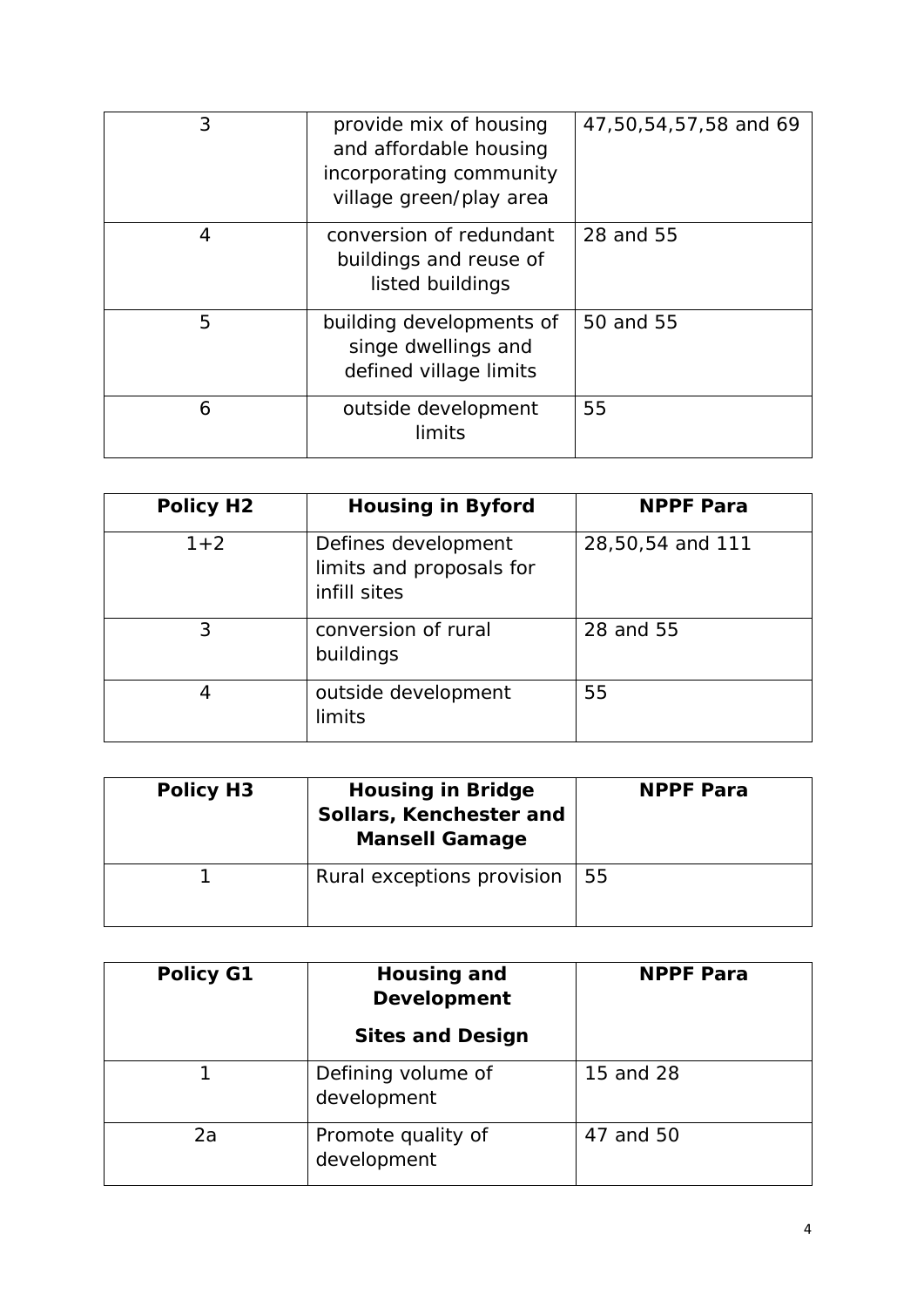| 2b, 2c, 2d, 2e, 2f,<br>2g | Promote design and<br>assimilation     | 56, 57 and 58  |
|---------------------------|----------------------------------------|----------------|
| 2 <sub>h</sub>            | Highway safety and access $ 69\rangle$ |                |
| 2i                        | Flood risk impact                      | 94, 99 and 100 |

| <b>Policy G2</b> | <b>Flooding</b>                                           | <b>NPPF Para</b> |
|------------------|-----------------------------------------------------------|------------------|
|                  | Need for flood risk<br>assessment                         | 100              |
| $\mathcal{P}$    | Need for sustainable<br>surface water drainage<br>systems | 100, 102 and 104 |
| 3                | Control of surface water                                  | 104              |

| <b>Policy G3</b> | <b>Business development</b><br>and homeworking | <b>NPPF Para</b> |
|------------------|------------------------------------------------|------------------|
| 1                | Promote small scale<br>business                | 28 and 111       |
| $\mathcal{P}$    | Home working                                   | 28               |
| 3                | Improve broadband and<br>telecommunications    | 28 and 45        |
| <b>Policy G4</b> | <b>Traffic and Transport</b>                   | <b>NPPF Para</b> |
| 1                | Appropriate measures to<br>mitigate traffic    | 28 and 162       |
| $\overline{2}$   | Improve road safety                            | 28               |

| <b>Policy G5</b> | <b>Tourism</b>                          | <b>NPPF Para</b> |
|------------------|-----------------------------------------|------------------|
|                  | Defining tourism proposals   28 and 111 |                  |

| <b>Policy G6</b> | <b>Historic landscape</b><br>and gardens | <b>NPPF Para</b> |
|------------------|------------------------------------------|------------------|
|                  |                                          |                  |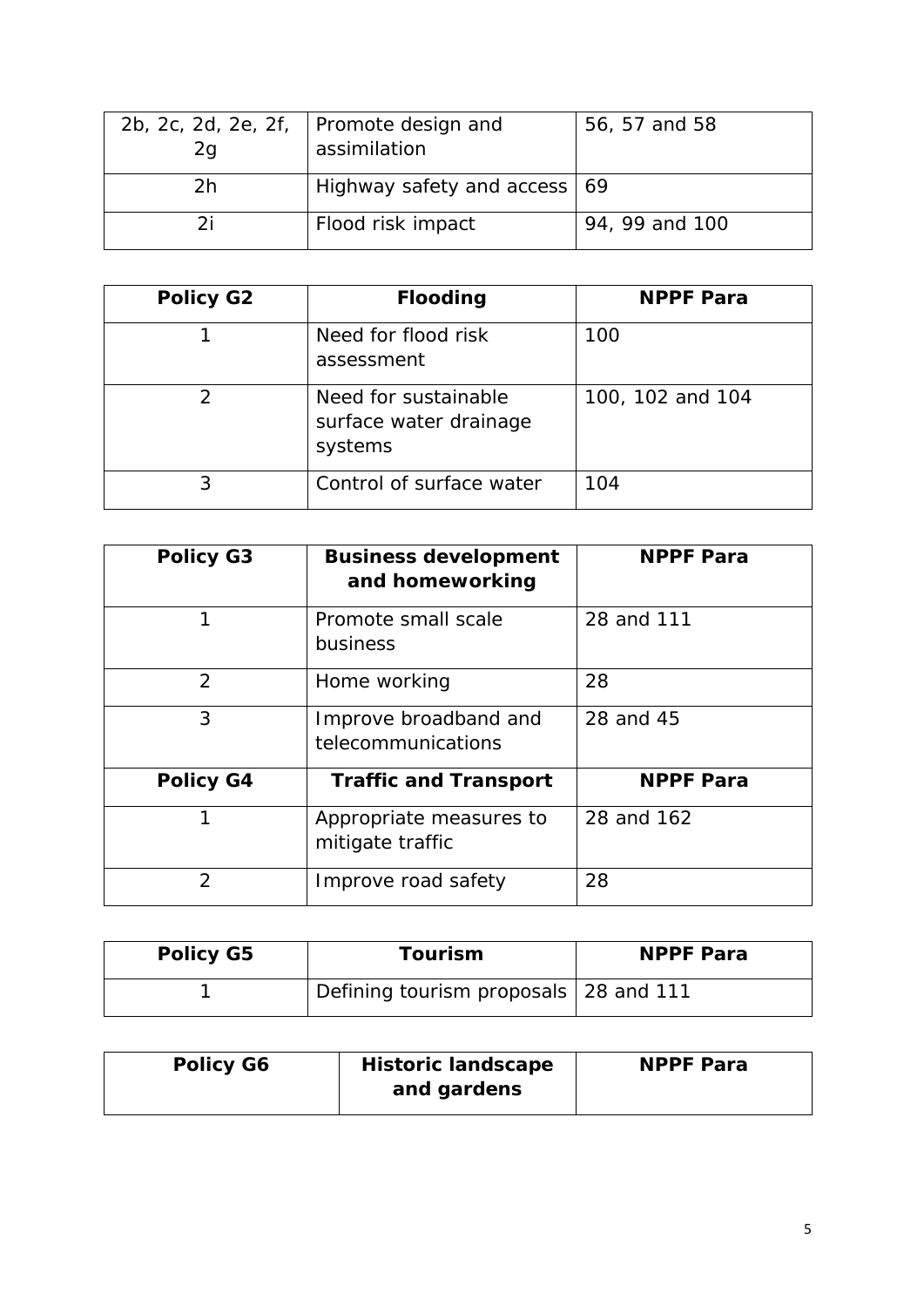| Respect and preserve<br>historic landscape and<br>gardens | 126,127 and 128 |
|-----------------------------------------------------------|-----------------|
| Enhance existing green   74,76 and 77<br>infrastructure   |                 |

#### **4 Conformity with Strategic Policies of the Development Plan**

- 4.1 -The Neighbourhood Plan has been prepared to ensure its general conformity with the development plan for Herefordshire Council.
- 4.2 The development plan for this area is the Herefordshire Adopted Core Strategy Local Plan which was adopted by Herefordshire Council on 16 October 2015.
- 4.3 The Submission Neighbourhood Development Plan is in general conformity with strategic Local Plan policies contained in the Herefordshire Core Strategy (2011-2031).
- 4.4 Planning Practice Guidance 2014 in para 009 states that "Neighbourhood plans when brought into force, become part of the development plan for the neighbourhood area. They can be developed before or at the same time as the local planning authority is producing its LOCAL PLAN."
- general conformity with the strategic policies of the development plan in force if is to meet BASIC CONDITIONS. A draft Plan or Order is not tested against the policies in an emerging Local plan although be relevant to the consideration of the basic conditions against 4.5 Para 9 continues "A draft neighbourhood plan or Order must be in the reasoning and evidence informing the Local Plan process may which a neighbourhood plan is tested."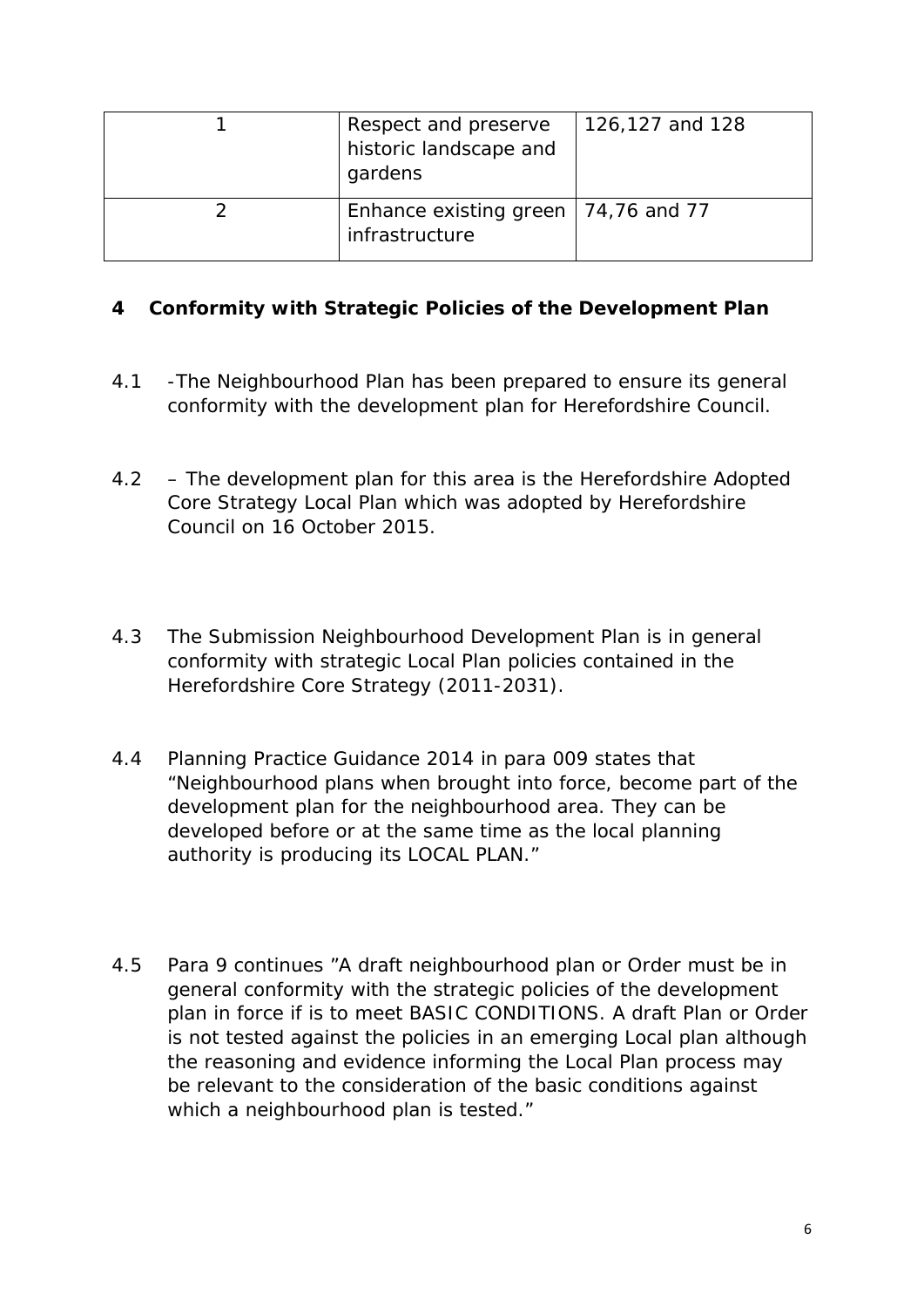4.6 Table 2 below sets out the way that the Neighbourhood Development Plan conforms to the relevant strategic polices from the adopted Plan, the Core Strategy Local Plan for Herefordshire.

| Bishopstone Group Neighbourhood | Herefordshire Local Plan Core |
|---------------------------------|-------------------------------|
| Plan                            | Strategy 2011-2031            |

**TABLE2 Conformity with Local Strategy Policy** 

| Policy H1 Housing in Bishopstone                                      | Policy S1 - Presumption in favour of<br>Sustainable development               |
|-----------------------------------------------------------------------|-------------------------------------------------------------------------------|
| Policy H2 Housing in Byford                                           | Policy RA1 - Rural housing distribution                                       |
| Policy H3 Housing in Bridge Sollars,<br>Kenchester and Mansell Gamage | Policy RA2 Housing in settlements<br>outside Hereford and the market<br>towns |
|                                                                       | Policy H3 Ensuring an appropriate<br>range and mix of housing                 |
|                                                                       | Policy H2 - Rural exceptions sites                                            |
|                                                                       | Policy RA5 – Reuse of rural buildings                                         |
|                                                                       | Policy RA4 - Agriculture, forestry and<br>rural enterprise dwellings          |
|                                                                       |                                                                               |

The Neighbourhood Plan has addressed the aims of the Development Plan through identifying a scale of development appropriate to the character and scale of the villages and to meet the sustainable needs of the villages within the Plan area. Outside the new development limits, provision is made for rural exceptions.

| Policy G1 Housing development sites | Policy H3 Ensuring an appropriate |
|-------------------------------------|-----------------------------------|
| and design                          | range and mix of housing          |

One site is identified for development to sustain the village of Bishopstone utilising a range of housing types and requires a mixture of small infill housing sites to meet the objectives of the Core Strategy policies.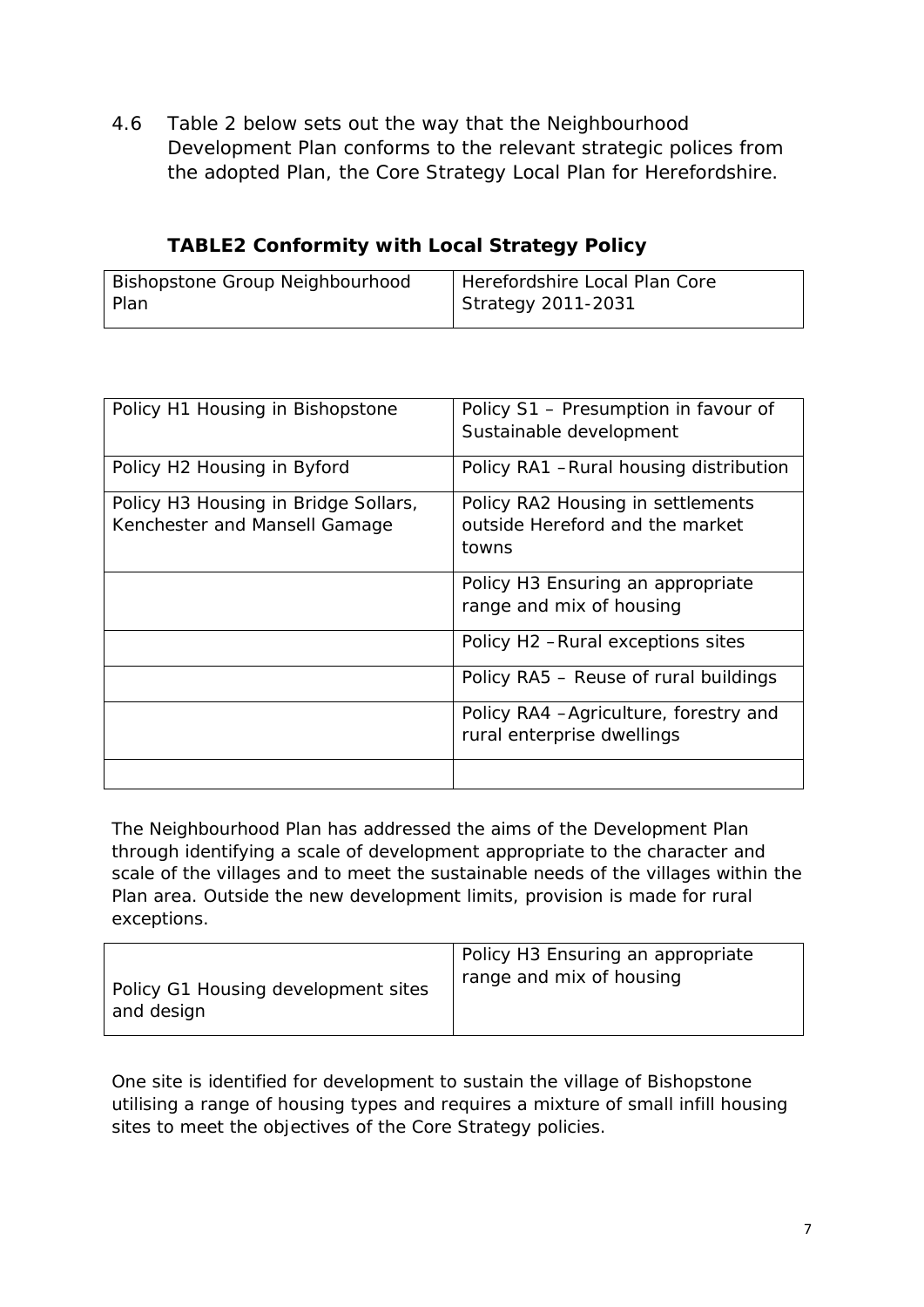| Policy G2 Flooding | Policy SS1 - Presumption in favour of<br>sustainable development |
|--------------------|------------------------------------------------------------------|
|                    | Policy SS6 - Environmental quality<br>and local distinctiveness  |
|                    | Policy SS7 - Addressing climate<br>change                        |

Mitigation measures are identified to address local problems within the villages while meeting sustainable objectives to direct housing to appropriate locations.

| Policy G3 Business Development and<br>home working | Policy E1 Employment Issues                                                     |
|----------------------------------------------------|---------------------------------------------------------------------------------|
|                                                    | Policy E3 Homeworking                                                           |
|                                                    | Policy RA6 Rural Economy                                                        |
|                                                    | Policy MT1 Traffic management,<br>highway safety and promoting active<br>travel |

Small scale business are identified as acceptable and meet the objectives of the Core Strategy policies to meet a scale appropriate for the location and meet transport accessibility objectives.

| Policy G4 Traffic and Transport | Policy MT1 Traffic Management,<br>highway safety and promoting active |
|---------------------------------|-----------------------------------------------------------------------|
|                                 | travel                                                                |

 The policy seeks to ensure that any development proposals will enable the local and strategic highway network can absorb the traffic impacts of the development without adversely affecting the safe and efficient flow of local and other traffic.

| Policy G5 Tourism | Policy RA6 Rural economy            |
|-------------------|-------------------------------------|
|                   | Policy RA5 Reuse of rural buildings |
|                   | Policy E4 Tourism                   |

The policy seeks to sustain small scale extensions to existing businesses and those of an appropriate scale meeting the Core Strategy objectives.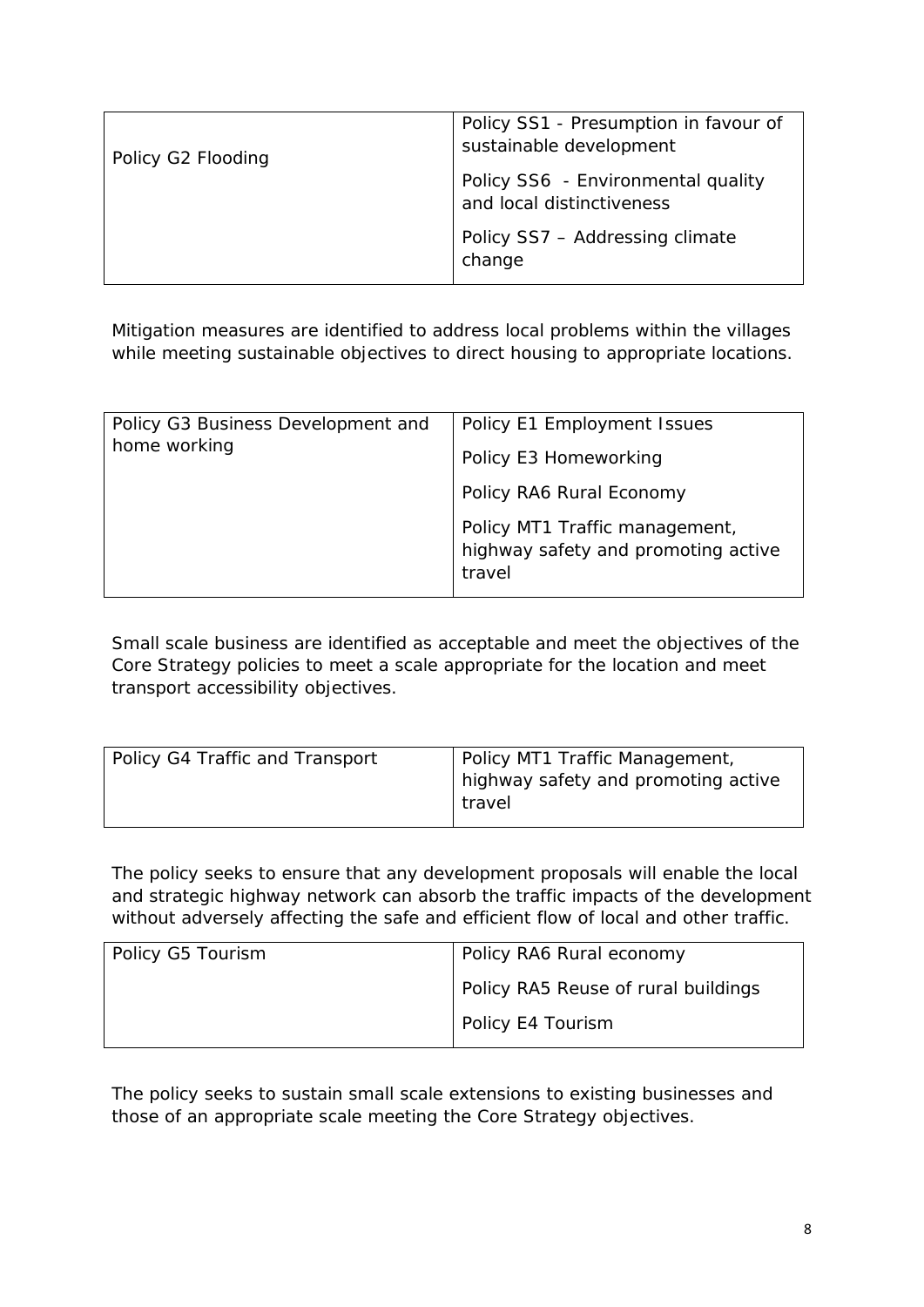| Policy G6 Historic Landscape and<br>Green Infrastructure | Policy SS6 Environmental quality and<br>local distinctiveness  |
|----------------------------------------------------------|----------------------------------------------------------------|
|                                                          | Policy LD1 Landscape and Townscape                             |
|                                                          | Policy LD2 Biodiversity and<br>geodiversity                    |
|                                                          | Policy LD3 Green infrastructure                                |
|                                                          | Policy SS1 Presumption in favour of<br>sustainable development |
|                                                          | Policy SS4 Movement and<br>Transportation                      |
|                                                          |                                                                |

The Neighbourhood Plan policy identifies the need to manage and plan for the preservation of existing and delivery of new green structure meeting Local Core objectives.

- The Neighbourhood Plan does contribute to the delivery of sustainable 4.7 The Neighbourhood Plan does contribute to the delivery of sustainable development. This is summarised through the following observations.
- 4.8 The community is made up of people of all ages.
- 4.9 There is a limited bus service between Eardisley and Hereford and a small community centre located within the Parish. The aims of the NP are in scale to the retention of these facilities and services as a sustainable community.
- This includes providing opportunities for limited housing, local 4.10 Sustainable development is delivered in a community where there is a healthy balance between community, economic and environmental needs. employment and for growth of local businesses(tourist and working from home)
- 4.11 The NP aims to deliver sustainable development through encouraging the use of public transport and the use of cycling and the provision of a walking network. Improvements to the electronic communications network are also involved.

#### **Compatibility with EU Obligations, Human Rights Assessment and Legislation 5**

5.1 The Neighbourhood Plan has regard to the fundamental rights and freedoms guaranteed under the European Convention on Human Rights and complies with the Human Rights Act.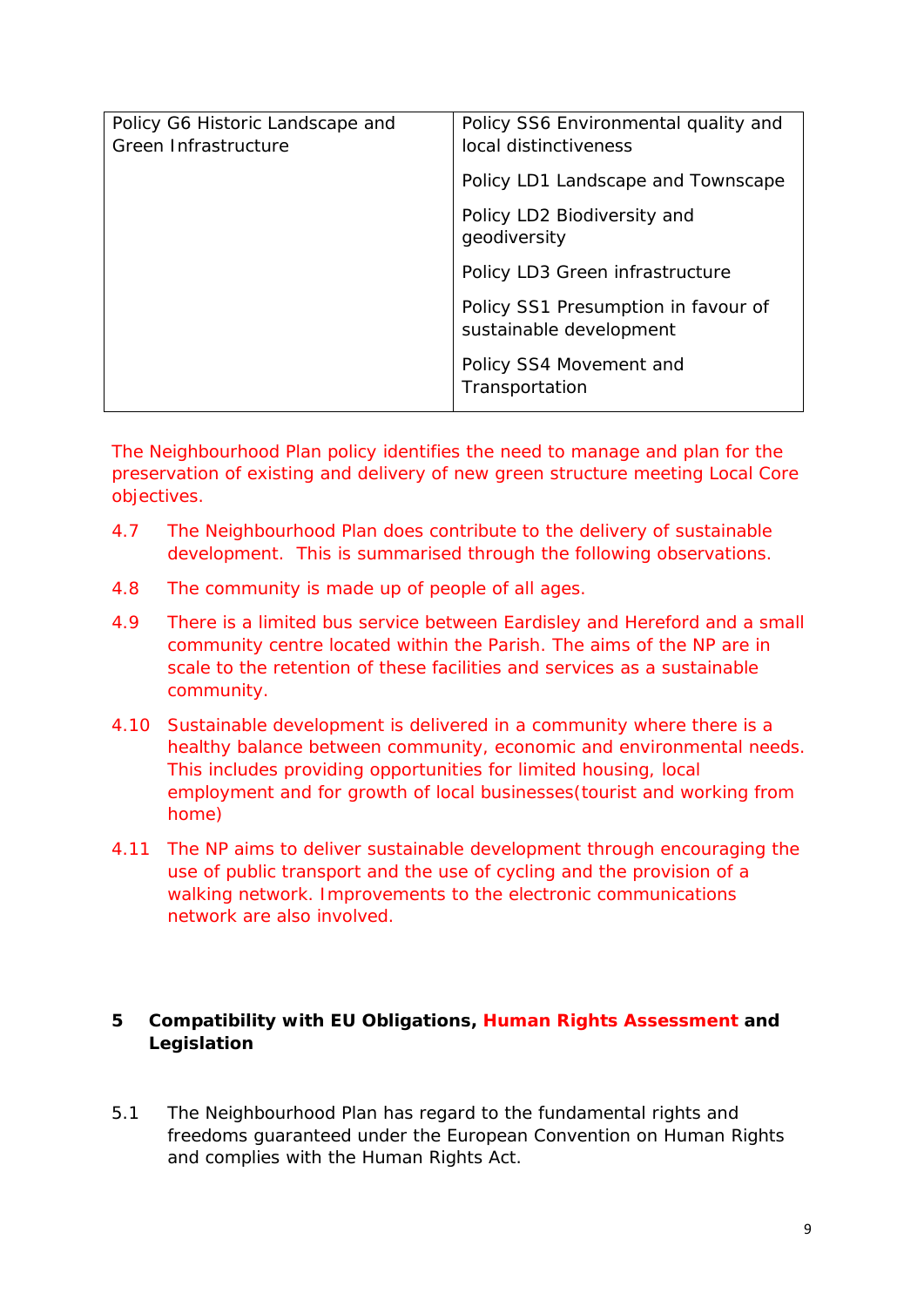- 5.2 The Neighbourhood Development Plan has been subject to an SEA The River Wye (including River Lugg) is identified as a European Site Screening Assessment undertaken by Herefordshire Council in February 2018. The Strategic Environmental Assessment advised that it is fully comprehensive and sufficiently robust to support the NDP during the latter stages of the full public consultation. A Habitats Regulation Assessment (HRA) was also prepare in February 2018 to assess whether any European sites exist or in proximity to the neighbourhood area covered by the Plan. covered within this Neighbourhood Plan and the HRA advised that the Bishopstone Neighbourhood Plan will not have a likely significant effect through its policies and objectives on the River Wye site.
- 5.3 The making of the NDP is not likely to have a significant effect on obtained from the local planning authority is that the Neighbourhood Plan will not lead to likely significant effects upon a European site or cause European Sites (as defined) in the Conservation of Habitats and Species Regulations 2010(d) or a European offshore marina site (as defined in the Offshore Marine Conservation (Natural Habitats & c) Regulations 9e either alone or in combination with other plans or projects. The screening advice adverse impacts upon other environmental assets such as the built historic or local natural environment.
- 5.4 The European Directives 92/2001/42/EC (SEA directive), 92/43/EEC (conservation of wildlife habitats), 2009/147/EC (conservation of wild birds), 2008/50/EC(Air Quality Directive), 2000/60/EC(Water Framework Directive) are also relevant to the preparation of the NDP and have been assessed through the preparation of the policies in the NDP.
- and above the existing strategic policed at national or district level as 5.5 The Neighbourhood Plan is fully compatible with the European Convention on Human Rights. It has been prepared with full regard to national statutory regulations and policy guidance which are both compatible with the Convention. The Plan has been prepared in full consultation with the local community. The Plan does not contain polices or proposals that would infringe the human rights of residents or other stakeholders over demonstrated below.
- 5.6 The Human Rights Act 1998 incorporated into UK law the European Convention on Human Rights (The Convention). The Convention includes provisions through the form of Articles, the aim of which is to protect the rights of individuals.
- 5.7 Section 6 of the Act prohibits public bodies from acting in a manner which is incompatible with the Convention.
- 5.8 Various rights outlined in the Convention and its first Protocol are to b considered in the process of making and considering planning decisions namely:-